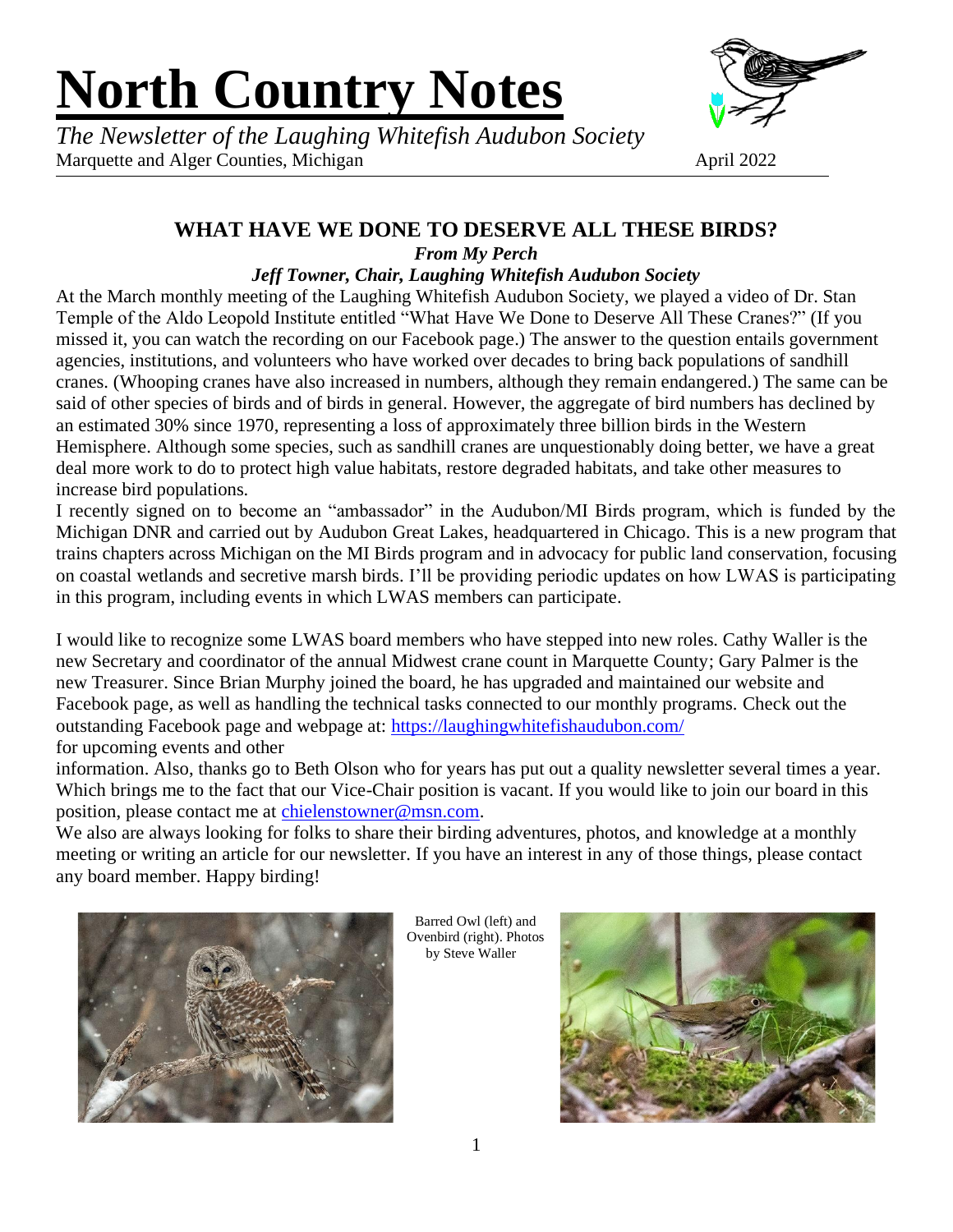#### Install a Home Bird Sound System By Steve Waller



Birders know that the easiest way to find birds, even in thick brush, is by sound. As migration blooms, many of us spend hours memorizing songs, chirps, and rattles, so that we can recognize the familiar and the unfamiliar. Once learned, bird sounds are as reliable as an old friend's voice on the phone saying, "Hi. It's me." They don't say their name, but you instantly know who it is.

For almost 40 years, our home has been wired for bird sounds. We have two microphones mounted outside, one pointed towards our feeders, the other towards good nearby habitat. Each morning, yearround, often even before the coffee pot gets turned on, the mics are turned on.



| Red-eyed Vireo        |  |
|-----------------------|--|
| Photo by Steve Waller |  |

As we go through our morning routines, we can hear who is outside at the feeders or lurking in the bushes. Sometimes we leave the mics on all night and listen for owls. Weather doesn't interfere with our birding. It can be miserably cold or wet outside while we sit comfortably in the living room and listen for birds (or racoons, flying squirrels, pine martens, even coyotes and wolves).

We've done field bird recordings for years, even bought specialized equipment like parabolic mics and portable digital recorders (now mostly replaced by our phone and the Merlin Bird ID app), but nothing compares to knowing what is going on around the house, all day long. Many times, we've heard something unusual out of the speakers, grabbed our binocs and a camera to find Fox Sparrows, Crossbills, Cuckoos, and Black-throated Blue Warblers that we would have otherwise missed.

We always know when the first Phoebes and Hummers arrive and when they leave. Many insectivorous birds noisily hang out nearby but don't come to the seed feeders. A sudden silence can mean Shrikes, Sharpies, Owls, and even Goshawks. We almost always hear Tanagers and Orioles before we ever see them and love to hear Ravens and Pileated Woodpeckers echoing in the distance.

Unfortunately, amplifying bird sounds is only practical if you live in a quiet natural area or at least in an area sheltered from the bustle of humanity. If you are in town, the sounds you'll mostly amplify are cars, trucks, airplanes, trains, and your loud neighbors.

But if you *are* in a suitable habitat, you can set up a mic system easily and inexpensively. You will need some special audio equipment, but I'm going to suggest a low-cost, high-quality system that requires no special skills and no maintenance but will give you many years of great home bird sounds. The total system cost will be **less than \$300**. It's a wired system (one wire per microphone) so that you don't have to worry about batteries or weather conditions. When you want to listen, just flip the switch in the house – you're on!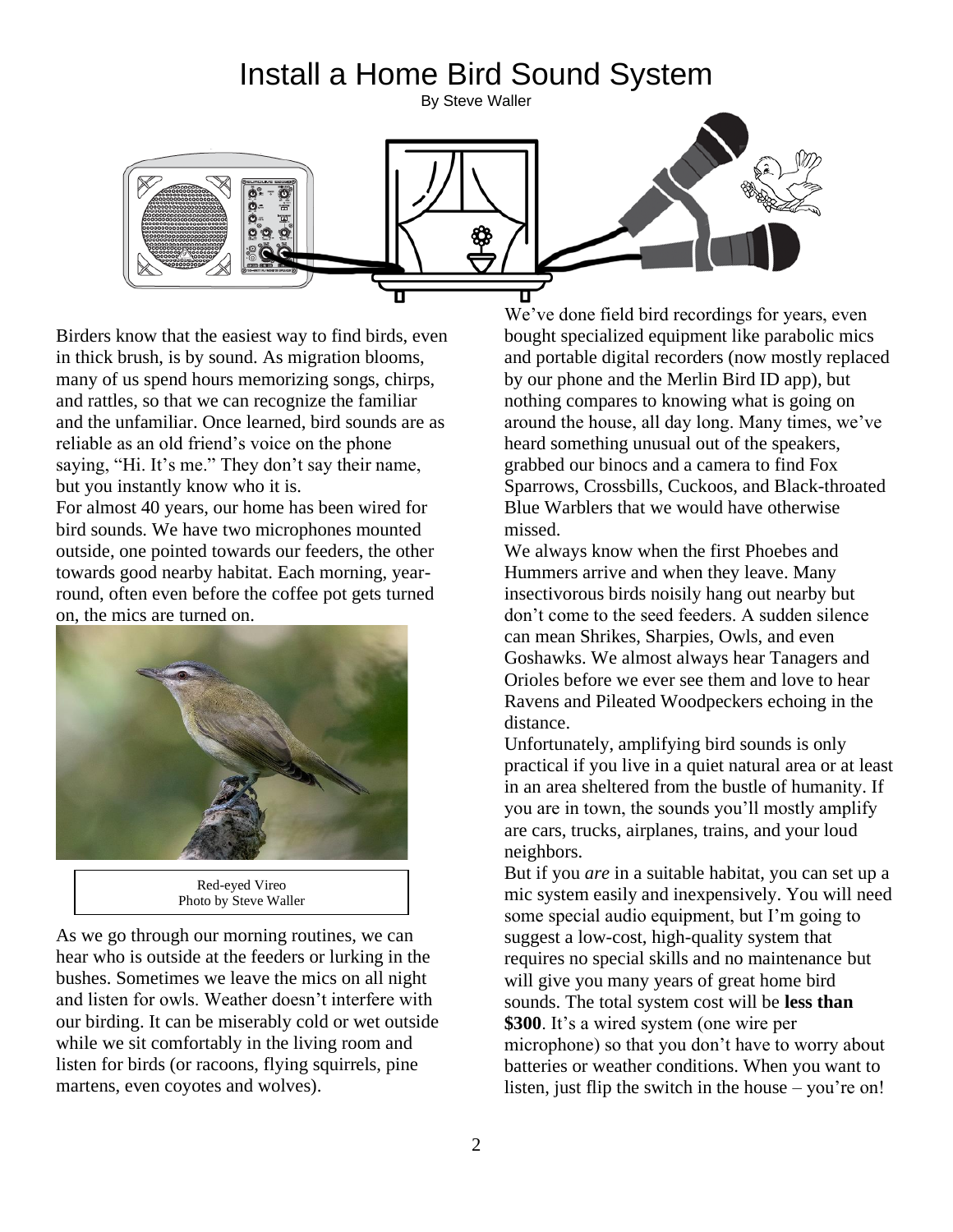

White-throated Sparrow Photo by Steve Waller

**Microphones**: Mics need to be condenser type mics like the [Behringer C-2 Studio Condenser](https://www.amazon.com/gp/product/B000CZ0RLU/ref=ppx_yo_dt_b_search_asin_title?ie=UTF8&psc=1)  [Microphones](https://www.amazon.com/gp/product/B000CZ0RLU/ref=ppx_yo_dt_b_search_asin_title?ie=UTF8&psc=1) \$70. There are two mics in this package so you can place each mic in its own perfect location or connect them in stereo with the included stereo bracket. Condenser mics must be powered by "phantom power." Phantom power will be automatically provided by the amplifier I suggest below. Condenser mics powered by phantom power are much more sensitive and very good at picking up faint bird sounds. These mics also have a directional ability (Cardioid pickup pattern). They only listen to sound from the direction you point them. That is good for avoiding noisy directions. They also have a "Low Frequency Roll Off" switch and include spongy wind screens so that the low rumble from the wind is greatly reduced. **Cables**: You will need one [XLR Male to Female](https://www.amazon.com/AmazonBasics-Male-Female-Microphone-Cable/dp/B01JNLUMMW/ref=pd_bxgy_1/140-6157799-3646059?pd_rd_w=hiXfZ&pf_rd_p=c64372fa-c41c-422e-990d-9e034f73989b&pf_rd_r=Y7QCEC6CT7842Q8BVYAX&pd_rd_r=c2eaffd8-facc-43a8-8011-4ae0c87fa840&pd_rd_wg=IOd9Q&pd_rd_i=B01JNLTTKS&th=1)  [Microphone Cable -](https://www.amazon.com/AmazonBasics-Male-Female-Microphone-Cable/dp/B01JNLUMMW/ref=pd_bxgy_1/140-6157799-3646059?pd_rd_w=hiXfZ&pf_rd_p=c64372fa-c41c-422e-990d-9e034f73989b&pf_rd_r=Y7QCEC6CT7842Q8BVYAX&pd_rd_r=c2eaffd8-facc-43a8-8011-4ae0c87fa840&pd_rd_wg=IOd9Q&pd_rd_i=B01JNLTTKS&th=1) 25 Feet \$12 each, per

microphone. These mic cables carry the mic signal into your house, usually through a window frame, to the amplifier. They are reliable and don't add noise to your mic signal. They come in various lengths. Extra lengths can be connected as needed.

**Amplifier/Speaker**: There are lots of options for outputting the sounds in the house. You can make it sophisticated, but here's a simple, cheap, reliable, and effective unit.

Get something like this [BEHRINGER Studio](https://www.amazon.com/gp/product/B00378GEAM/ref=ppx_yo_dt_b_search_asin_title?ie=UTF8&psc=1)  [Monitor \(B205D\)](https://www.amazon.com/gp/product/B00378GEAM/ref=ppx_yo_dt_b_search_asin_title?ie=UTF8&psc=1) \$170. It is smaller than a loaf of bread and fits easily on an end table or coffee table. This monitor can amplify both mics at the same time, so you only need one unit. It is powerful, 150 watts, with a 5.25" speaker. You don't need a big

speaker because bird sounds are generally high frequencies that sound best on smaller speakers. Each mic has its own volume control. The amplifier can be loud, but you will *never* need full volume! It provides phantom power for the mics and even has a 3-band equalizer so that bird song frequencies can be enhanced, and more wind sound can be eliminated.

#### **Putting it all together**

**Examine your mics**. Put the sponge wind screens on the mics and move the low roll off switch on each mic to the bent line (low roll off) position. I usually wrap the switch with black electrical tape to keep moisture out of the switch. Then mount each mic in a dry protected place, pointed towards the most bird action. We mount our mics right under the eaves of the house, out of the rain and snow. Mics should also be protected from wind because wind will cause a loud low rumble that makes it hard to hear birds. We try to filter wind sounds out, but the best solution is to avoid wind altogether whenever possible. You may need additional wind screening.

**Connect the cable(s) to the mic** (add electrical tape to protect the connection). Snake the cables into the house via some convenient path to where the amplifier will be. Add some wire clips to keep the cables neatly in place. Avoid cutting or kinking the cables.

**Connect the cable to the amplifier**. *Do not* turn the amplifier on yet. Turn all volume knobs (one per input and one main volume knob) *all the way low*. Turn the High and Mid equalizer knobs to midrange. Turn the Low equalizer knob to minimum (to minimize the wind sounds). Make sure the "Instrument" button is *not* pressed in. There are the only two cable receptacles in the front of the amplifier that will match the mic cable ends. Plug the mic cables in.

Now plug the amplifier in to the wall and turn on the power switch (in the back). In the front, push the phantom power button to "On". A red indicator light says phantom power is being sent to the mics. Good.

Turn the main volume  $\frac{1}{4}$  way up (that's plenty). *SLOWLY* turn up the volume for one of the mics. You will start to hear outside sounds. If you hear a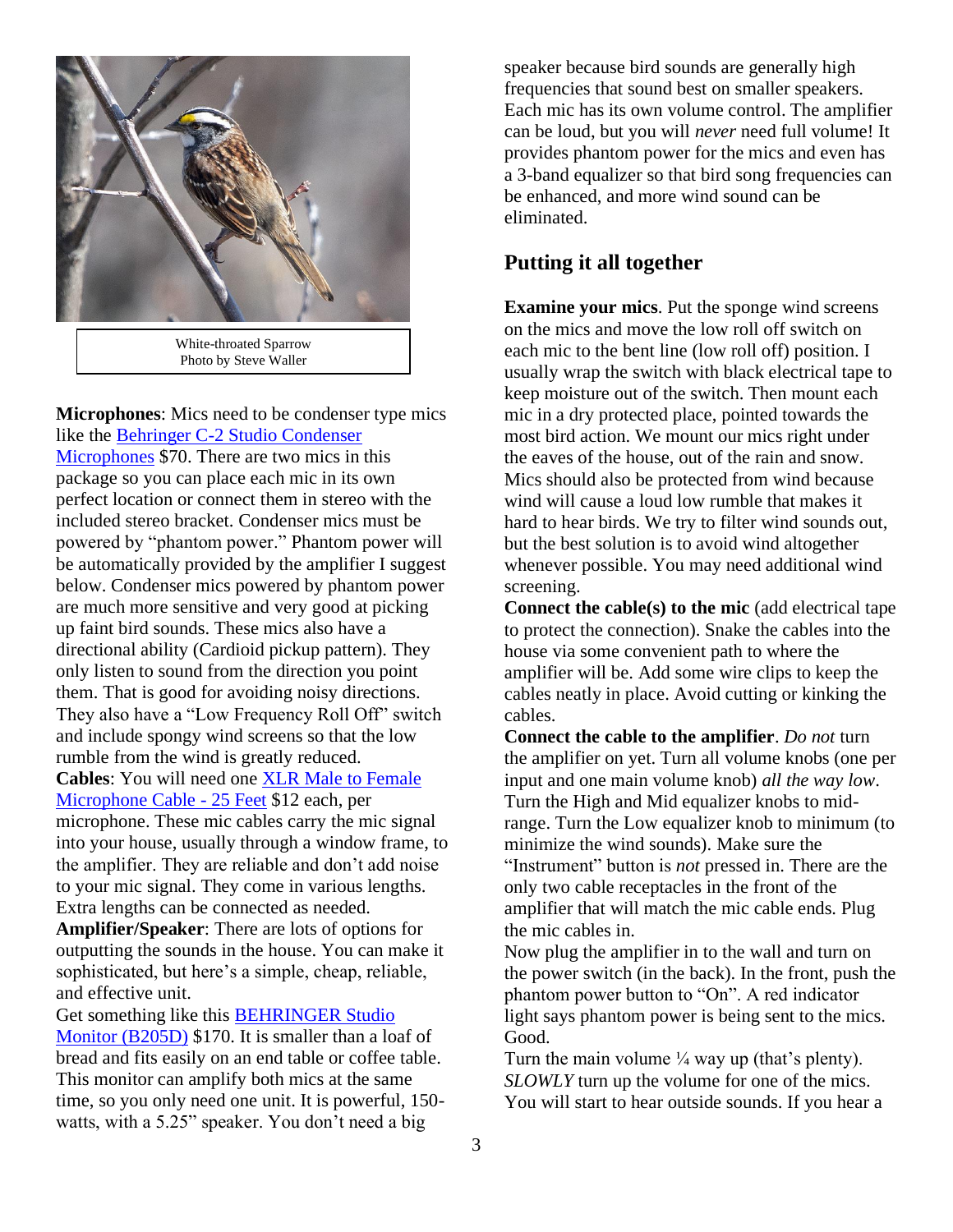squealing sound, your volume is too high. You don't want to blast the sounds, just hear them clearly. If you are using both mics, turn mic one volume back down and turn mic two volume up *SLOWLY* until it is properly set too. Then put mic one volume back to its correct setting.

#### **You're done!**

From now on, all you should have to do is flip the amplifier power switch on or off to turn the entire system on or off. You may want to find tune the volume or equalizer settings but once they are set, you can pretty much forget them. Sometimes you

may want to turn the whole system volume down or up just a bit. Use the main volume knob for that so that the individual mic settings stay set.

Visitors always love the bird sound system. It adds dimension to watching birds, especially in bad weather. We are so accustomed to our system that we really miss it when traveling or visiting someone else. Migration has already started. Give it a try.

#### **Marquette Christmas Bird Count - December 18, 2021**

By Melinda Stamp, Marquette CBC (MIMQ) Compiler

The Marquette Christmas Bird Count was held Saturday, December 18, 2021. It was a "wet binoculars" kind of day, with light to moderate snow showers throughout. Snow and wind made birding a challenge, but we had excellent coverage and excellent results with our group of observers, including several new participants. Our intrepid counters prevailed and managed to observe 54 species, which is excellent for our circle.

Two cooperative Snowy Owls were visible for many observers at the hospital and the Lower Harbor break wall. There were no new species found, but we did break high court records for Common Merganser and American Crow. Highlights included Northern Pintail, Redhead, Red-tailed Hawk, Northern Shrike, Fox Sparrow, Iceland Gull (two subspecies) and the much-reported, Orange-crowned Warbler continuing at Founders Landing; plus, a Gray Catbird that showed up during Count Week. In the winter visitor category, we had three glaucous gulls, a northern strike, common and hoary redpolls, pine grosbeaks, Bohemian waxwings, and (more unusual for winter) cedar waxwings.

Pine siskins were scarce, but we found a few, and our feeder counters managed a single purple finch, and one lonely house sparrow. In 1950, 300 house sparrows were reported (highest count). In the past six counts, we've found a total of 3!

Count week (12/15-12/21) species included gray catbird, lesser scaup, red crossbill and mallard/American black duck hybrid.

Teams and Areas:

Area 1, Scot Stewart, Corrine Rockow, Louise Anderson, Michael Paling

Area 2 North, Ivan Wiljanen

Area 2 South, Mary Beth Albrechtsen, Greg Albrechtsen

Area 3 West, Logan Clark, Lauren Mykanski

Area 3 East, John Kreag, Jo Kreag

Area 4, Melinda Stamp, Cathy Waller, Alisha Autio-Witala, Troy Witala

Area 5 (Lakeshore, etc.), Skye Haas, Gary Palmer

Feeder Counters: Dave Prychitko, Cindy Deo, Donna Keskimaki, Ann Fisher, Dave Bourgeois, Pri Burnham

Species Count: 54 (plus 4 Count Week, 12/15-21) [highest species count: 56 in 2020 and 2012] Individuals: 4929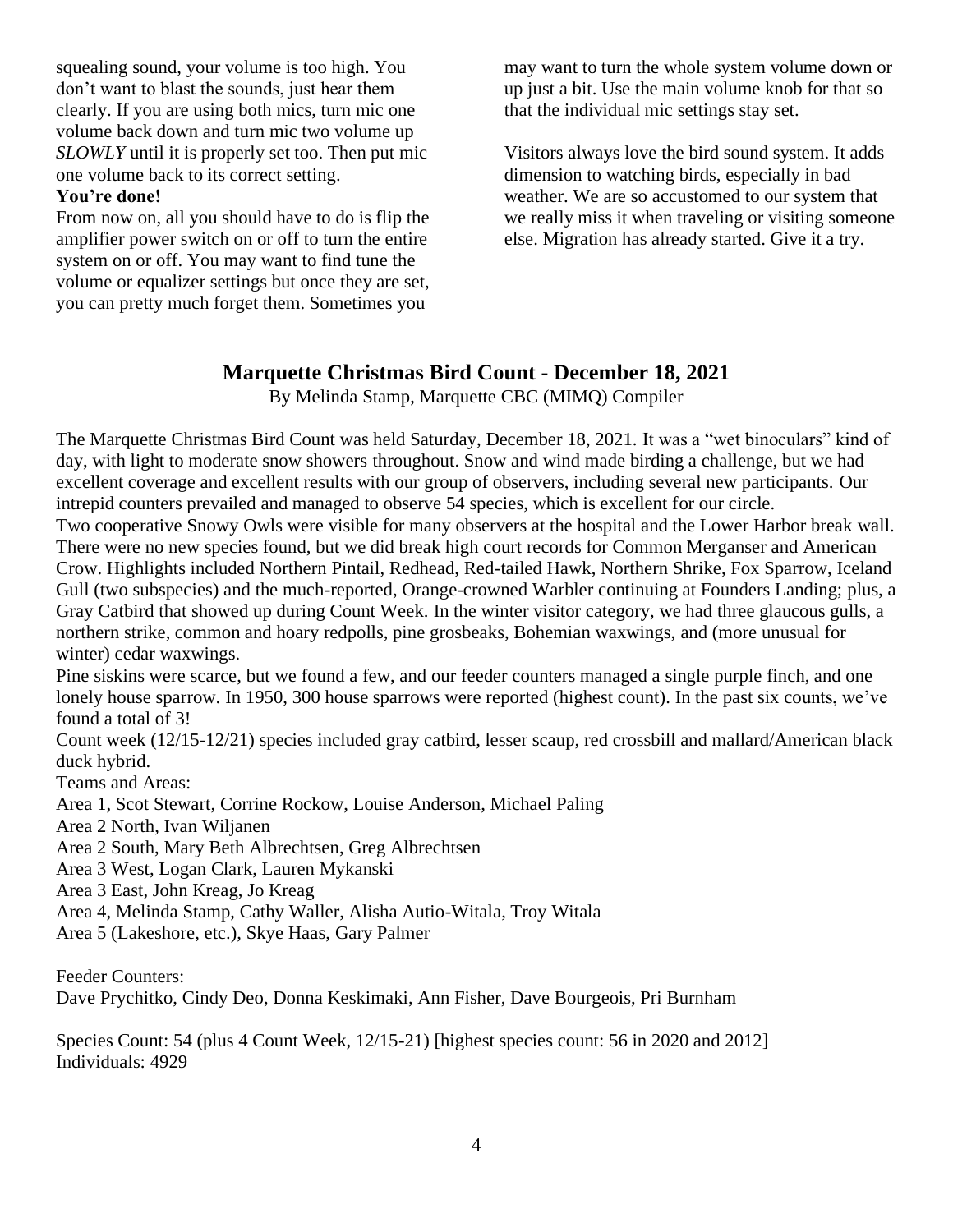#### **LWAS Programs April 13, 2022**

#### **April 13, 2022 (Wed) 7:00 p.m.** *"Birding Identification"*

ROOM: Due to Covid-19, the presentation will be held on ZOOM & Facebook

PRESENTER: Gary Palmer. *Gary Palmer has been a longtime member of Laughing Whitefish Audubon Society, serving on the board since 2012. He fell in love with birding over a decade ago during a spring field ornithology course at Northern Michigan University and has been utterly hooked ever since. Gary spent several seasons as a professional migration counter at sites such as Whitefish Point and Hawk Ridge and summers censusing breeding birds in Illinois and Idaho.*

Join us for a refresher on the birds returning to the north woods this spring! Gary will be presenting an overview of many of the migrants that can be found throughout the Upper Peninsula as they travel back to their breeding grounds. From Golden Eagles and Northern Goshawks to Blackburnian Warblers and Indigo Buntings, we'll take a look at the stunning diversity visible at this special time of year and tips to help identify them in the field.

THERE ARE NO PROGRAMS FROM MAY-AUGUST.

# **Annual Sandhill Crane Count on Saturday, April 9, 2022**

Save the date for the Annual Midwest Crane Count on Saturday, April 9, 2022, 6:30 to 8:30 a.m. EST. Each year in mid-April, over 1,600 volunteers travel to their local wetlands and favorite birding locations to participate in the Crane Count. This annual survey of Sandhill and Whooping Cranes spans over 120 counties in six states of the upper Midwest.

To participate in the Crane Count, you first need to contact your County Coordinator to be assigned a site and receive additional instructions. Cathy Waller [\(cathy@upwallers.net\)](mailto:cathy@upwallers.net) is the new Marquette County Coordinator. Jude Holloway [\(906kayaker@gmail.com\)](mailto:906kayaker@gmail.com) is the Alger County Coordinator. To see the list of coordinators in the UP:<https://savingcranes.org/education/annual-midwest-crane-count/>

# **Saturday, May 21: Field Trip to Peninsula Point- Spring Migration & Picnic!**

Peninsula Point Lighthouse, at the tip of the Stonington Peninsula, is one of the best locations in the UP to witness spring migration. This year, LWAS will host an all-day birding event on Saturday, May 21.

Time: All day (arriving around dawn will give you the best views)

Carpooling: Please make your own arrangements for rides.

Picnic: Gather mid-day in the picnic area for lunch– bring your own food and beverages Driving Instructions: From US Highway 2 proceed 2.8 miles east from Rapid River; take the exit towards Stonington and travel south on County Road 513. Follow CR 513 for 17.7 miles to the tip of the peninsula, where you will find the Peninsula Point Lighthouse.

Information: Contact Beth Olson (phone: 906-360-4336 or email [upbirdie@gmail.com\)](mailto:upbirdie@gmail.com).

Hundreds of neo-tropical songbirds like warblers, tanagers, orioles, grosbeaks, vireos, buntings and thrushes are readily found each year along with shorter distance migrants like sparrows, jays, woodpeckers, chickadees and finches. On a good day, a birder can easily tally over 60 species including over 20 species of warblers. Some highlights from past field trips include Hooded Warblers, Connecticut Warblers, Yellow-throated Vireos, Rose Breasted Grosbeaks, Indigo Buntings, Clay-Colored Sparrows, Great Egrets, Common Terns, and Bonaparte Gulls.

Join us for some of the spring's best birding. A bonus of this gathering is that there will be plenty of expert birders available to help with spotting and bird-identification.